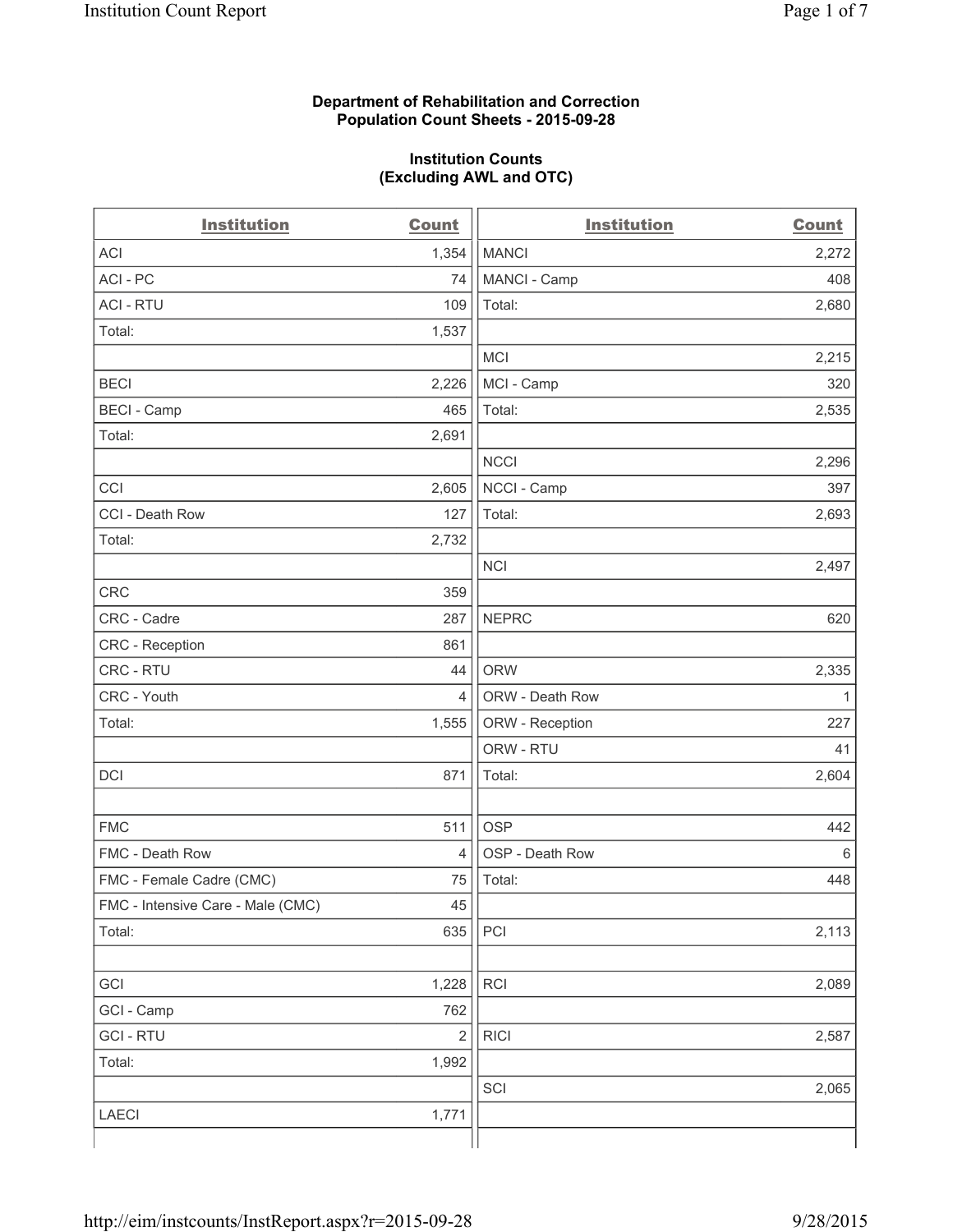|                          |       | <b>SOCF</b>    | 1,148                       |
|--------------------------|-------|----------------|-----------------------------|
| LECI                     | 2,314 | SOCF - RTU     | 49                          |
| LECI - Camp              | 184   | Total:         | 1,197                       |
| Total:                   | 2,498 |                |                             |
|                          |       | <b>TCI</b>     | 1,104                       |
| LOCI                     | 2,298 | TCI - Camp     | 443                         |
|                          |       | Total:         | 1,547                       |
| <b>LORCI</b>             | 196   |                |                             |
| LORCI - Cadre            | 137   | <b>TOCI</b>    | 959                         |
| <b>LORCI - Reception</b> | 964   | TOCI - PC      | 102                         |
| Total:                   | 1,297 | Total:         | 1,061                       |
|                          |       |                |                             |
| <b>MACI</b>              | 1,159 | WCI            | 1,234                       |
| MACI - Minimum           | 1,389 | <b>WCI-RTU</b> | 89                          |
| Total:                   | 2,548 | Total:         | 1,323                       |
|                          |       |                |                             |
|                          |       |                | EN ADA<br>Total Dopulations |

**Total Population: 50,484**

\* The Total Population includes 31 Offenders with Reason Codes 30 & 31. \*\* The Total Population includes 33 Offenders with Reason Code 0A.

# **Male Population by Security Level (Include AWL and Exclude OTC)**

| <b>Security Level</b>  |                   | <b>Body</b> | <b>AWL</b> | $(-OTC)$       | <b>Total</b> |
|------------------------|-------------------|-------------|------------|----------------|--------------|
| Total Level 5          |                   | 129         | 2          | $\overline{2}$ | 129          |
| <b>Total Level 4</b>   |                   | 1,733       | 19         | 18             | 1,734        |
| Total Level 3          |                   | 11,554      | 151        | 114            | 11,591       |
| Total Level 2          |                   | 17,258      | 252        | 167            | 17,343       |
| <b>Total Level 1</b>   |                   | 15,411      | 190        | 92             | 15,509       |
| <b>Total Death Row</b> |                   | 139         |            |                | 139          |
|                        | <b>Total Male</b> | 46,224      | 615        | 394            | 46,445       |

### **Female Population by Institution (Include AWL and Exclude OTC)**

| <b>Institution</b>       | <b>Body</b> | <b>AWL</b> | $(-OTC)$ | <b>Total</b> |
|--------------------------|-------------|------------|----------|--------------|
| <b>DCI</b>               | 871         | 9          | 6        | 874          |
| <b>FMC</b>               | 24          | ာ          |          | 25           |
| FMC - Female Cadre (CMC) | 75          |            | っ        | 76           |
| <b>NEPRC</b>             | 620         | 11         | 5        | 626          |
| <b>ORW</b>               | 2,335       | 45         | 21       | 2,359        |
| <b>ORW - Death Row</b>   |             |            | 0        |              |
| ORW - Reception          | 227         |            | O        | 227          |
|                          |             |            |          |              |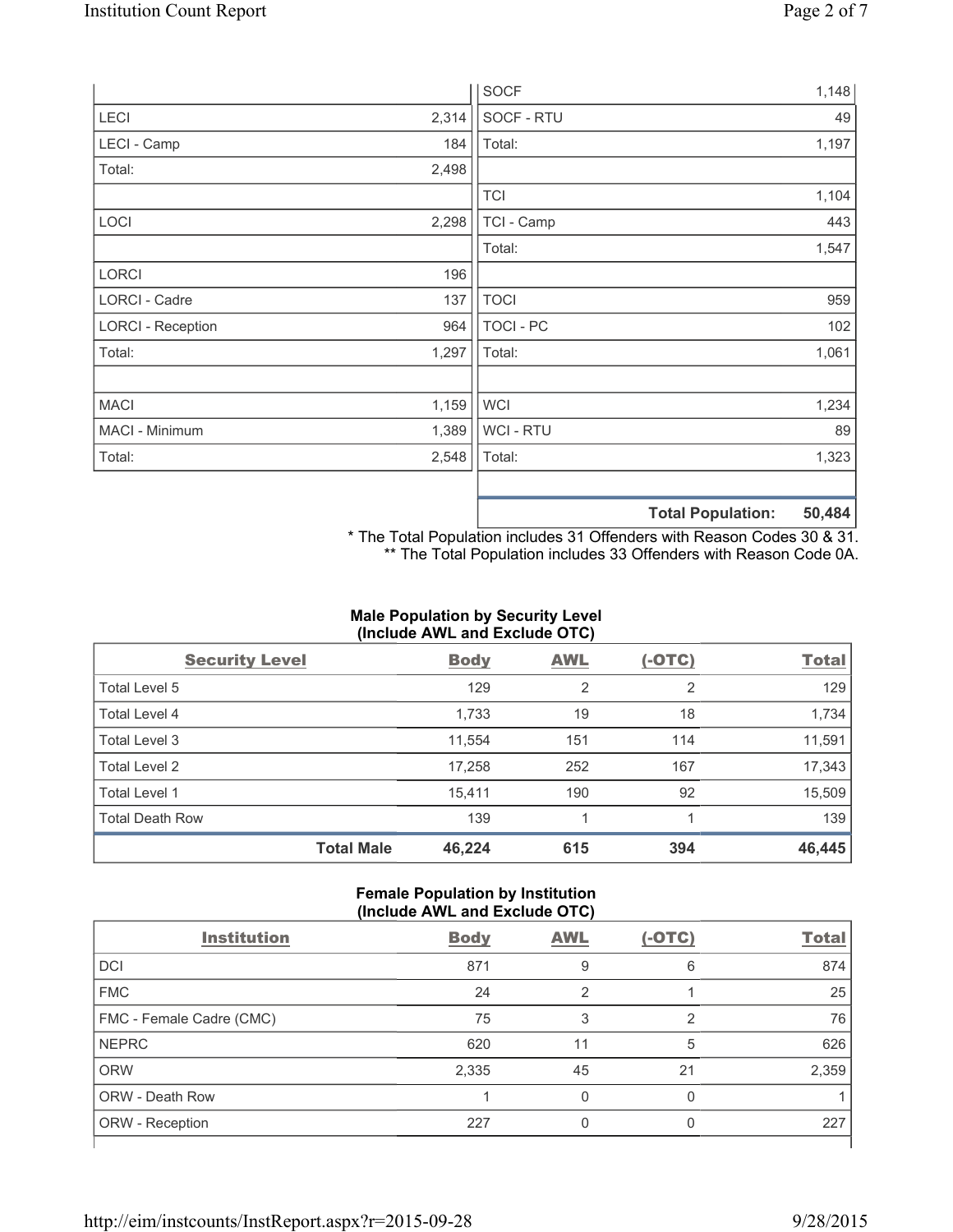| <b>ORW - RTU</b> |                          | 41     |     |     | 41     |
|------------------|--------------------------|--------|-----|-----|--------|
|                  | <b>Total Female</b>      | 4.194  | 70  | 35  | 4,229  |
|                  |                          |        |     |     |        |
|                  | <b>Total Population:</b> | 50,418 | 685 | 429 | 50,674 |

# **Male Population by Institution: Security Level 5 (Include AWL and Exclude OTC)**

|            | <b>Institution</b>   | <b>Body</b> | <b>AWL</b> | $(-OTC)$ | <u>Total</u> |
|------------|----------------------|-------------|------------|----------|--------------|
| <b>CRC</b> |                      |             |            |          |              |
| <b>OSP</b> |                      | 128         |            |          | 128          |
|            | <b>Total Level 5</b> | 129         |            |          | 129          |

# **Male Population by Institution: Security Level 4 (Include AWL and Exclude OTC)**

| <b>Institution</b>       |                      | <b>Body</b>      | <b>AWL</b>          | $(-OTC)$            | <b>Total</b>              |
|--------------------------|----------------------|------------------|---------------------|---------------------|---------------------------|
| <b>BECI</b>              |                      | $\,$ 3 $\,$      | $\mathsf{O}\xspace$ | $\mathsf{O}\xspace$ | $\ensuremath{\mathsf{3}}$ |
| CRC                      |                      | $\overline{5}$   | $\mathsf{O}\xspace$ | $\mathsf{O}\xspace$ | $\sqrt{5}$                |
| CRC - Cadre              |                      | 1                | $\mathsf{O}\xspace$ | $\mathsf 0$         | $\mathbf{1}$              |
| CRC - Reception          |                      | $\overline{2}$   | $\mathbf 0$         | $\mathbf 0$         | $\sqrt{2}$                |
| CRC - RTU                |                      | 1                | $\mathsf{O}\xspace$ | $\mathsf{O}\xspace$ | $\mathbf{1}$              |
| <b>LAECI</b>             |                      | 1                | $\mathsf{O}\xspace$ | $\mathsf 0$         | $\mathbf{1}$              |
| LECI                     |                      | $\boldsymbol{9}$ | $\mathsf{O}\xspace$ | $\mathbf 0$         | $\boldsymbol{9}$          |
| LORCI                    |                      | $\,6\,$          | $\overline{2}$      | $\overline{2}$      | $\,6\,$                   |
| <b>LORCI - Reception</b> |                      | $\boldsymbol{9}$ | $\mathbf 0$         | $\mathsf 0$         | $\boldsymbol{9}$          |
| <b>MANCI</b>             |                      | $\boldsymbol{9}$ | $\mathsf{O}\xspace$ | $\mathsf{O}\xspace$ | $\boldsymbol{9}$          |
| <b>NCCI</b>              |                      | $\sqrt{5}$       | $\mathsf{O}\xspace$ | $\mathsf 0$         | $\sqrt{5}$                |
| <b>NCI</b>               |                      | 5                | $\mathsf{O}\xspace$ | $\mathsf{O}\xspace$ | $\sqrt{5}$                |
| <b>OSP</b>               |                      | 303              | $\mathsf{O}\xspace$ | $\mathsf{O}\xspace$ | 303                       |
| <b>RCI</b>               |                      | $9\,$            | $\mathbf 0$         | $\mathsf{O}\xspace$ | $9\,$                     |
| <b>SOCF</b>              |                      | 1,055            | 14                  | 13                  | 1,056                     |
| SOCF - RTU               |                      | 45               | $\mathbf{1}$        | $\mathbf{1}$        | 45                        |
| <b>TCI</b>               |                      | 14               | $\mathsf{O}\xspace$ | $\mathbf 0$         | 14                        |
| <b>TOCI</b>              |                      | 180              | $\sqrt{2}$          | $\overline{2}$      | 180                       |
| <b>TOCI - PC</b>         |                      | 48               | $\mathsf{O}\xspace$ | $\mathsf 0$         | 48                        |
| <b>WCI</b>               |                      | 22               | $\mathsf{O}\xspace$ | $\mathsf{O}\xspace$ | 22                        |
| <b>WCI - RTU</b>         |                      | 1                | $\mathsf{O}\xspace$ | $\mathsf{O}\xspace$ | 1                         |
|                          | <b>Total Level 4</b> | 1,733            | 19                  | 18                  | 1,734                     |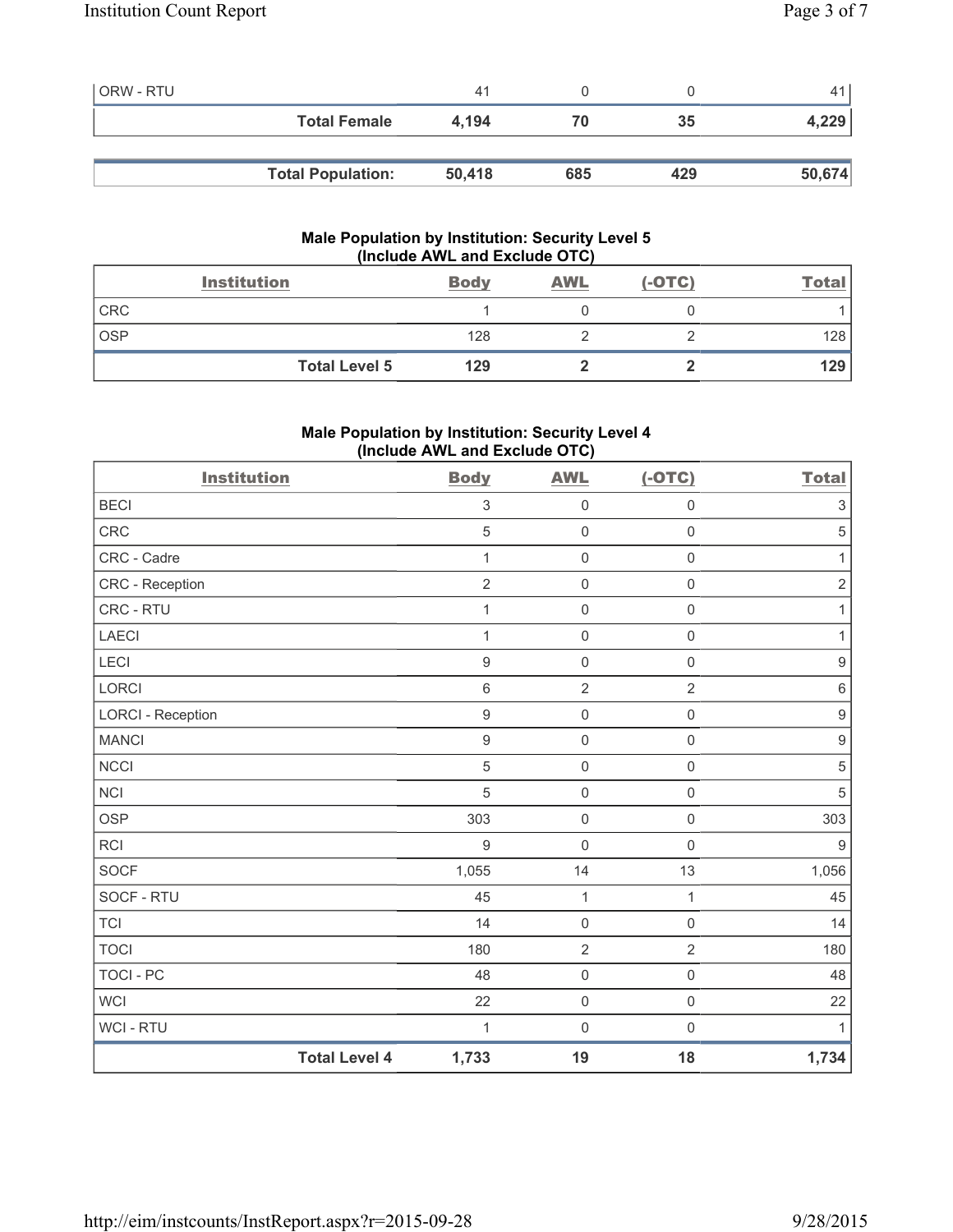| <b>Institution</b>                | Include AME and Exercise OTOJ<br><b>Body</b> | <b>AWL</b>          | $(-OTC)$            | <b>Total</b>     |
|-----------------------------------|----------------------------------------------|---------------------|---------------------|------------------|
| ACI                               | 14                                           | $\mathsf{O}\xspace$ | $\mathsf 0$         | 14               |
| ACI-PC                            | 1                                            | $\mathbf 0$         | $\mathsf 0$         | 1                |
| <b>BECI</b>                       | $6\phantom{1}6$                              | $\mathbf 0$         | $\mathsf{O}\xspace$ | $\,6\,$          |
| CCI                               | 12                                           | $\mathbf 0$         | $\mathsf 0$         | 12               |
| <b>CRC</b>                        | 116                                          | 10                  | $\,8\,$             | 118              |
| CRC - Cadre                       | 195                                          | $\mathsf{O}\xspace$ | $\mathsf{O}\xspace$ | 195              |
| CRC - Reception                   | 650                                          | 12                  | $\boldsymbol{9}$    | 653              |
| CRC - RTU                         | 25                                           | $\mathbf 0$         | $\mathsf{O}\xspace$ | 25               |
| CRC - Youth                       | $\overline{2}$                               | $\mathsf{O}\xspace$ | $\mathsf 0$         | $\sqrt{2}$       |
| <b>FMC</b>                        | $\sqrt{5}$                                   | $\mathbf 0$         | $\mathsf{O}\xspace$ | $\,$ 5 $\,$      |
| FMC - Intensive Care - Male (CMC) | $\overline{7}$                               | $\mathsf{O}\xspace$ | $\mathsf{O}\xspace$ | $\boldsymbol{7}$ |
| GCI                               | $\sqrt{2}$                                   | $\mathbf 0$         | $\mathsf 0$         | $\sqrt{2}$       |
| GCI - Camp                        | $\mathbf{1}$                                 | $\mathbf 0$         | $\mathsf{O}\xspace$ | $\mathbf{1}$     |
| LAECI                             | $\,8\,$                                      | $\mathsf{O}\xspace$ | $\mathsf{O}\xspace$ | $\,8\,$          |
| LECI                              | 2,211                                        | 20                  | 16                  | 2,215            |
| LOCI                              | 24                                           | $\mathbf 0$         | $\mathsf 0$         | 24               |
| LORCI                             | 116                                          | 20                  | 18                  | 118              |
| LORCI - Cadre                     | 104                                          | $\mathbf 0$         | $\mathsf 0$         | 104              |
| <b>LORCI - Reception</b>          | 690                                          | $\mathbf{1}$        | $\mathsf{O}\xspace$ | 691              |
| <b>MACI</b>                       | $\overline{2}$                               | $\mathbf 0$         | $\mathsf{O}\xspace$ | $\overline{2}$   |
| <b>MANCI</b>                      | 2,198                                        | 20                  | 18                  | 2,200            |
| <b>MCI</b>                        | 28                                           | $\mathbf 0$         | $\mathsf 0$         | 28               |
| <b>NCCI</b>                       | 28                                           | $\mathsf{O}\xspace$ | $\mathsf 0$         | 28               |
| <b>NCI</b>                        | $\overline{7}$                               | $\mathsf{O}\xspace$ | $\mathsf 0$         | $\overline{7}$   |
| PCI                               | 50                                           | 4                   | $\mathsf{O}\xspace$ | 54               |
| <b>RCI</b>                        | 1,893                                        | 22                  | 16                  | 1,899            |
| <b>RICI</b>                       | $\overline{2}$                               | $\mathbf 1$         | $\mathbf{1}$        | $\overline{2}$   |
| SCI                               | $\overline{4}$                               | $\mathsf 0$         | $\mathsf{O}\xspace$ | $\overline{4}$   |
| SOCF                              | 92                                           | $\mathbf 1$         | $\mathbf{1}$        | 92               |
| SOCF - RTU                        | $\overline{4}$                               | $\mathbf 0$         | $\mathsf{O}\xspace$ | $\overline{4}$   |
| <b>TCI</b>                        | 1,009                                        | 12                  | 11                  | 1,010            |
| TCI - Camp                        | 1                                            | $\mathsf{O}\xspace$ | $\mathsf 0$         | 1                |
| <b>TOCI</b>                       | 729                                          | $\,6\,$             | $\mathfrak{S}$      | 732              |
| <b>TOCI - PC</b>                  | 54                                           | $\mathsf{O}\xspace$ | $\mathsf{O}\xspace$ | 54               |
| <b>WCI</b>                        | 1,179                                        | 22                  | 13                  | 1,188            |
| <b>WCI-RTU</b>                    | 85                                           | $\mathsf{O}\xspace$ | $\mathsf{O}\xspace$ | 85               |
| <b>Total Level 3</b>              | 11,554                                       | 151                 | 114                 | 11,591           |

### **Male Population by Institution: Security Level 3 (Include AWL and Exclude OTC)**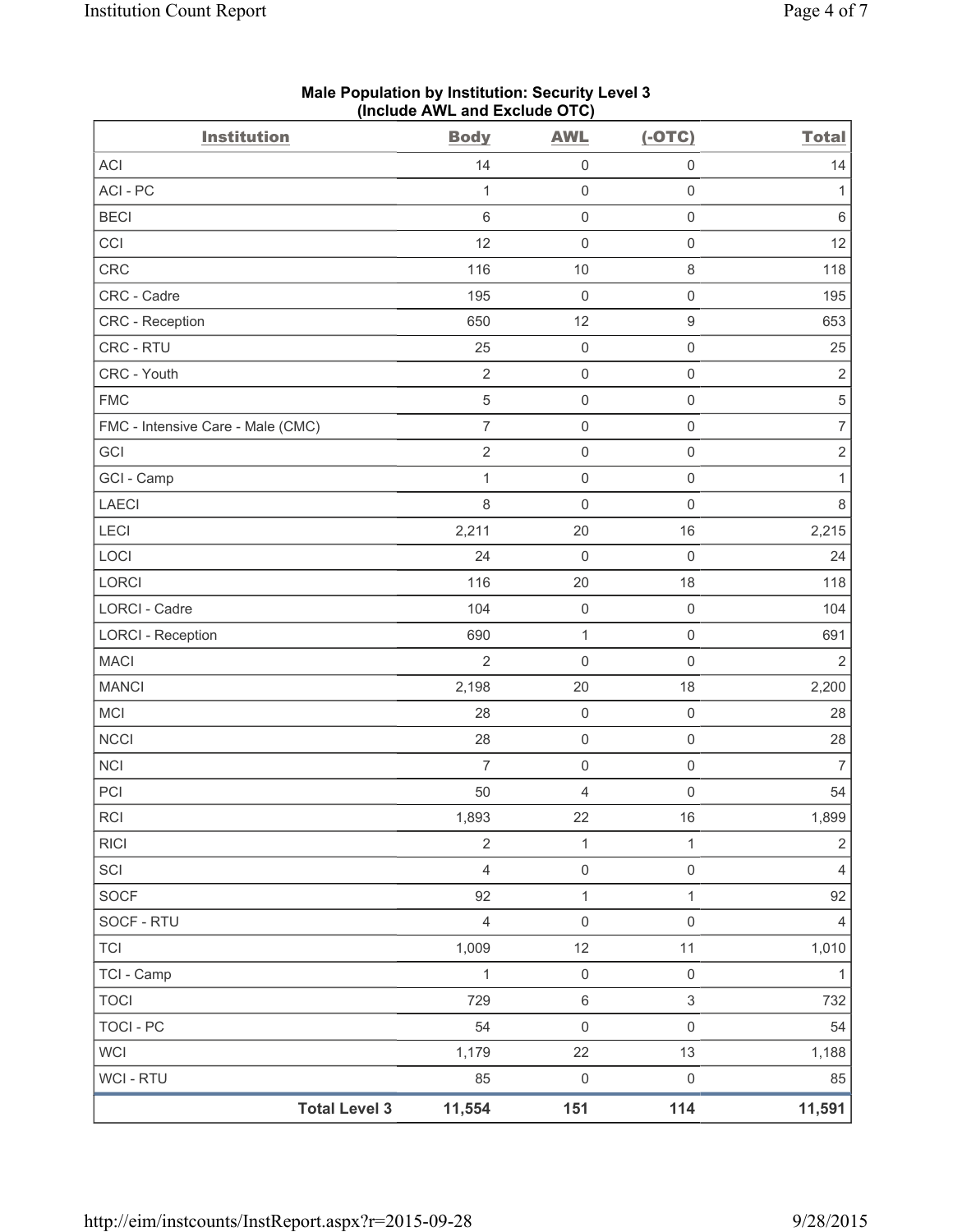| <b>Institution</b>                | <b>Body</b>    | <b>AWL</b>          | $(-OTC)$            | <b>Total</b>   |
|-----------------------------------|----------------|---------------------|---------------------|----------------|
| <b>ACI</b>                        | 624            | 9                   | $\overline{4}$      | 629            |
| ACI - PC                          | 71             | $\mathsf{O}\xspace$ | $\mathbf 0$         | 71             |
| <b>ACI - RTU</b>                  | 63             | $\mathsf{O}\xspace$ | $\mathsf 0$         | 63             |
| <b>BECI</b>                       | 1,467          | 22                  | 14                  | 1,475          |
| CCI                               | 1,727          | $\boldsymbol{9}$    | $\,8\,$             | 1,728          |
| CRC                               | 115            | 4                   | $\overline{2}$      | 117            |
| CRC - Cadre                       | 80             | 0                   | $\mathsf 0$         | 80             |
| <b>CRC</b> - Reception            | 123            | 4                   | $\mathsf 3$         | 124            |
| CRC - RTU                         | 17             | 0                   | $\mathsf 0$         | 17             |
| CRC - Youth                       | $\sqrt{2}$     | $\mathsf 0$         | $\mathsf 0$         | $\overline{2}$ |
| <b>FMC</b>                        | $\mathsf 3$    | 0                   | $\mathsf 0$         | $\mathsf 3$    |
| FMC - Intensive Care - Male (CMC) | 21             | 1                   | $\mathsf 0$         | 22             |
| GCI                               | 803            | 8                   | $\sqrt{5}$          | 806            |
| GCI - Camp                        | 1              | 0                   | $\mathsf 0$         | 1              |
| <b>GCI-RTU</b>                    | $\mathbf{1}$   | $\mathsf{O}\xspace$ | $\mathsf 0$         | 1              |
| <b>LAECI</b>                      | 1,095          | 17                  | 14                  | 1,098          |
| LECI                              | 79             | $\mathsf{O}\xspace$ | $\mathbf 0$         | 79             |
| LOCI                              | 1,126          | 16                  | 11                  | 1,131          |
| LORCI                             | 59             | 23                  | 21                  | 61             |
| <b>LORCI - Cadre</b>              | 32             | $\mathsf 0$         | $\mathsf 0$         | 32             |
| <b>LORCI - Reception</b>          | 154            | 0                   | $\mathsf 0$         | 154            |
| <b>MACI</b>                       | 1,157          | $\boldsymbol{9}$    | $\sqrt{2}$          | 1,164          |
| <b>MANCI</b>                      | 49             | $\mathsf{O}\xspace$ | $\mathsf 0$         | 49             |
| <b>MCI</b>                        | 1,688          | 19                  | 12                  | 1,695          |
| MCI - Camp                        | $\mathbf{1}$   | $\mathsf{O}\xspace$ | $\mathsf 0$         | 1              |
| $\sf NCCI$                        | 1,580          | $19$                | 15                  | 1,584          |
| NCCI - Camp                       | 17             | $\mathsf 0$         | $\mathsf 0$         | $17$           |
| NCI                               | 1,662          | 28                  | 18                  | 1,672          |
| PCI                               | 741            | 17                  | $\,6\,$             | 752            |
| RCI                               | 187            | $\mathsf 0$         | $\mathsf 0$         | 187            |
| <b>RICI</b>                       | 1,462          | 23                  | 15                  | 1,470          |
| SCI                               | 930            | 24                  | 17                  | 937            |
| <b>TCI</b>                        | 37             | $\mathsf{O}\xspace$ | $\mathsf{O}\xspace$ | 37             |
| <b>TOCI</b>                       | 50             | $\mathsf{O}\xspace$ | $\mathsf 0$         | 50             |
| <b>WCI</b>                        | 32             | $\mathsf 0$         | $\mathsf 0$         | 32             |
| WCI - RTU                         | $\overline{2}$ | $\mathsf{O}\xspace$ | $\mathsf 0$         | $\sqrt{2}$     |
| <b>Total Level 2</b>              | 17,258         | 252                 | 167                 | 17,343         |

## **Male Population by Institution: Security Level 2 (Include AWL and Exclude OTC)**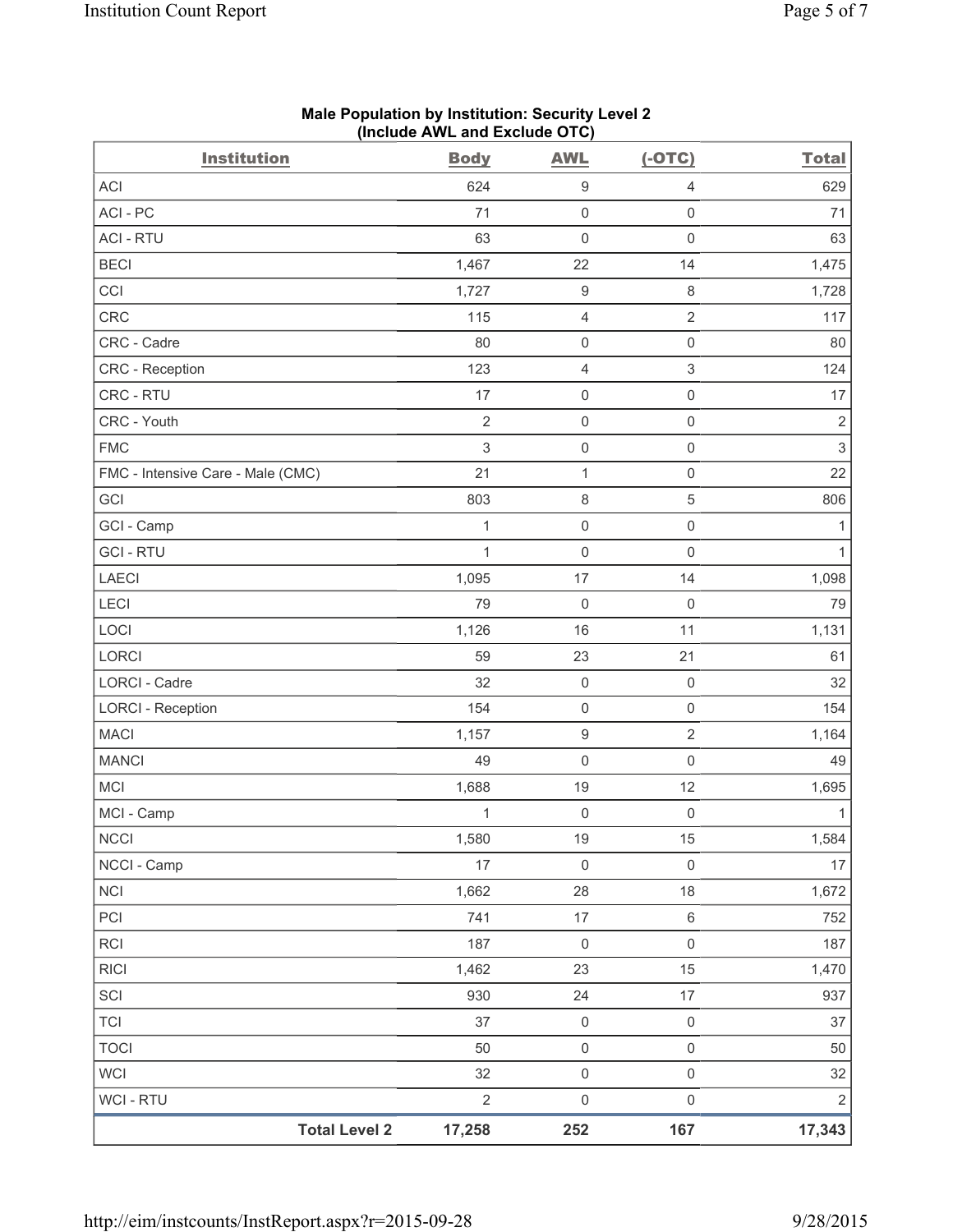| <b>Institution</b>                | <b>Body</b>    | <b>AWL</b>               | $(-OTC)$                 | <b>Total</b>   |
|-----------------------------------|----------------|--------------------------|--------------------------|----------------|
| <b>ACI</b>                        | 716            | $\boldsymbol{9}$         | $\,$ 5 $\,$              | 720            |
| ACI - PC                          | $\overline{2}$ | $\mathsf{O}\xspace$      | $\mathsf{O}\xspace$      | $\overline{2}$ |
| <b>ACI - RTU</b>                  | 46             | $\mathsf{O}\xspace$      | $\mathsf{O}\xspace$      | 46             |
| <b>BECI</b>                       | 750            | 17                       | $\sqrt{5}$               | 762            |
| <b>BECI - Camp</b>                | 465            | $\mathsf{O}\xspace$      | $\mathsf 0$              | 465            |
| CCI                               | 866            | $\overline{7}$           | $\,$ 5 $\,$              | 868            |
| CRC                               | 63             | $\mathsf 0$              | $\mathsf{O}\xspace$      | 63             |
| CRC - Cadre                       | 11             | $\mathsf 0$              | $\mathsf{O}\xspace$      | 11             |
| CRC - Reception                   | 82             | $\mathbf{1}$             | $\mathbf 1$              | 82             |
| CRC - RTU                         | $\mathbf{1}$   | $\mathsf{O}\xspace$      | $\mathsf{O}\xspace$      | $\mathbf{1}$   |
| <b>FMC</b>                        | 478            | $\,$ 5 $\,$              | $\sqrt{2}$               | 481            |
| FMC - Intensive Care - Male (CMC) | 17             | $\mathsf{O}\xspace$      | $\mathsf{O}\xspace$      | 17             |
| GCI                               | 423            | 14                       | 6                        | 431            |
| GCI - Camp                        | 760            | $\overline{\mathcal{I}}$ | $\sqrt{2}$               | 765            |
| <b>GCI-RTU</b>                    | $\mathbf{1}$   | $\mathsf{O}\xspace$      | $\mathsf{O}\xspace$      | 1              |
| <b>LAECI</b>                      | 667            | $\,8\,$                  | $\overline{\mathcal{I}}$ | 668            |
| LECI                              | 15             | $\overline{2}$           | $\mathbf{1}$             | 16             |
| LECI - Camp                       | 184            | $\mathsf{O}\xspace$      | $\mathsf 0$              | 184            |
| LOCI                              | 1,148          | $\sqrt{3}$               | $\sqrt{2}$               | 1,149          |
| <b>LORCI</b>                      | 15             | $\overline{4}$           | $\overline{4}$           | 15             |
| LORCI - Cadre                     | $\mathbf{1}$   | $\mathsf{O}\xspace$      | $\mathsf{O}\xspace$      | 1              |
| <b>LORCI - Reception</b>          | 111            | $\mathsf{O}\xspace$      | $\mathsf{O}\xspace$      | 111            |
| MACI - Minimum                    | 1,389          | 16                       | $\overline{7}$           | 1,398          |
| <b>MANCI</b>                      | 16             | $\overline{\mathcal{I}}$ | $\mathbf 1$              | 22             |
| MANCI - Camp                      | 408            | $\mathsf{O}\xspace$      | $\mathsf 0$              | 408            |
| <b>MCI</b>                        | 499            | 5                        | 1                        | 503            |
| MCI - Camp                        | 319            | $\mathsf{O}\xspace$      | $\mathsf{O}\xspace$      | 319            |
| <b>NCCI</b>                       | 683            | 13                       | $\overline{7}$           | 689            |
| NCCI - Camp                       | 380            | $\mathsf{O}\xspace$      | $\mathsf 0$              | 380            |
| <b>NCI</b>                        | 823            | $\hbox{9}$               | $\overline{4}$           | 828            |
| <b>OSP</b>                        | $10$           | $\mathsf{O}\xspace$      | $\mathsf 0$              | 10             |
| PCI                               | 1,322          | 20                       | $\mathsf g$              | 1,333          |
| <b>RICI</b>                       | 1,123          | 14                       | $\overline{7}$           | 1,130          |
| SCI                               | 1,131          | 20                       | 11                       | 1,140          |
| <b>TCI</b>                        | 44             | $\,8\,$                  | $\overline{4}$           | 48             |
| TCI - Camp                        | 442            | $\mathbf{1}$             | $\mathbf{1}$             | 442            |

### **Male Population by Institution: Security Level 1 (Include AWL and Exclude OTC)**